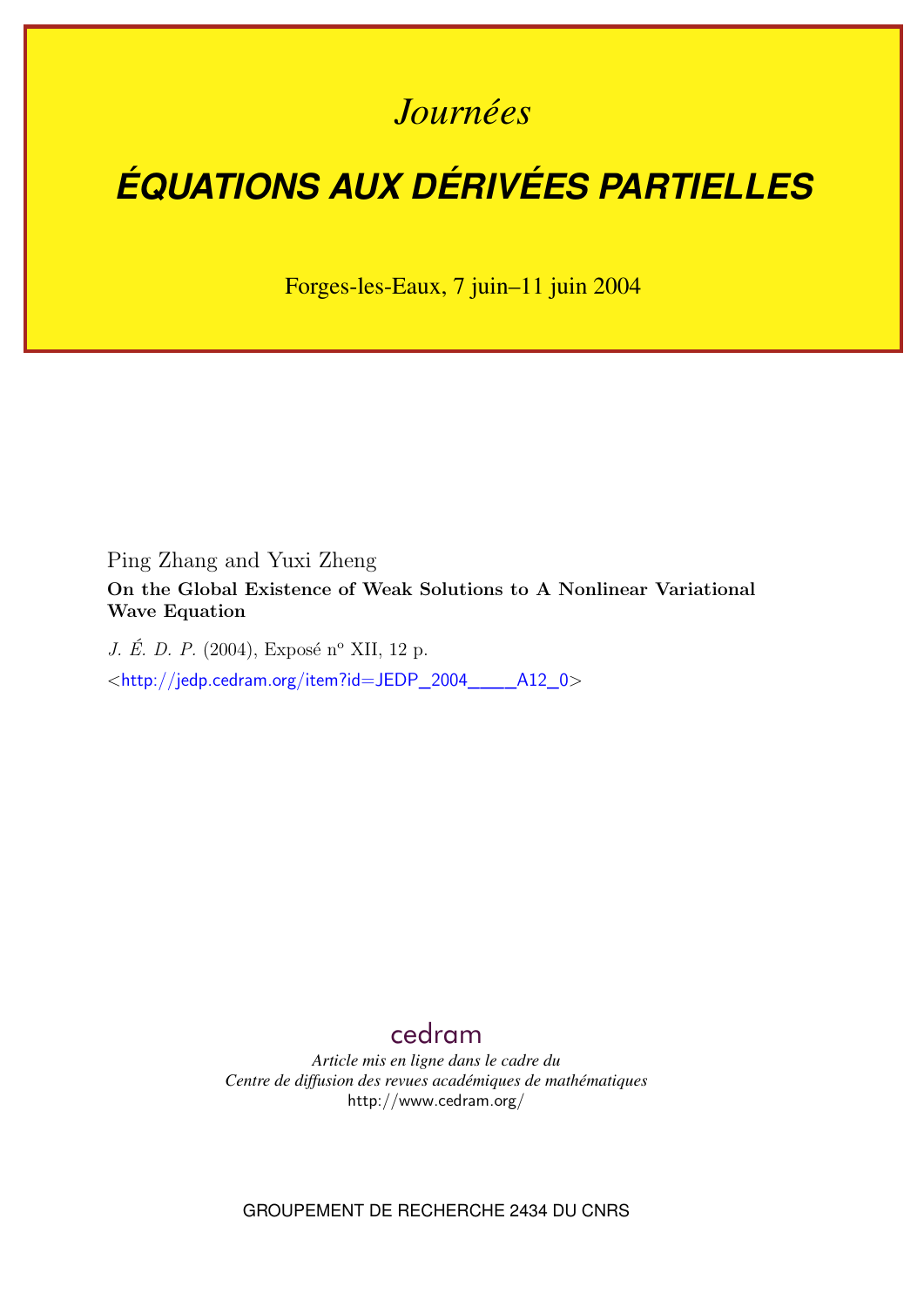## On the Global Existence of Weak Solutions to A Nonlinear Variational Wave Equation

Ping Zhang Yuxi Zheng

#### 1. Introduction

In this talk, we study the existence and regularity properties of weak solutions to the following nonlinear wave equation

$$
\begin{cases}\n\partial_t^2 u - c(u)\partial_x(c(u)\partial_x u) = 0, \\
u|_{t=0} = u_0, \\
\partial_t u|_{t=0} = u_1,\n\end{cases}
$$
\n(1.1)

where  $c(\cdot)$  is a given smooth, bounded, and positive function with  $c'(\cdot) \geq 0$  and  $c'(u_0) > 0$ ,  $u_0(x) \in H^1(\mathbb{R})$ , and  $u_1(x) \in L^2(\mathbb{R})$ .

One motivation for study (1.1) comes from liquid crystals. We give a brief explanation of how the equation arises in that context. The mean orientation of the molecules in a nematic liquid crystal is described by a director field of unit vectors,  $\mathbf{n} \in \mathcal{S}^2$ . We consider a regime in which inertia effects dominate viscosity. The propagation of orientation waves in the director field is then modeled by a constrained variational principle

$$
\delta \int \int {\mathbf{n}_t \cdot \mathbf{n}_t - W(\mathbf{n}, \nabla \mathbf{n})} \, dx \, dt = 0, \quad \mathbf{n} \cdot \mathbf{n} = 1,
$$

where  $W$  is the Oseen-Franck potential energy density,

$$
W(\mathbf{n}, \nabla \mathbf{n}) = \alpha |\mathbf{n} \times (\mathbf{n} \times \mathbf{n})|^2 + \beta (\nabla \cdot \mathbf{n})^2 + \gamma (\mathbf{n} \cdot \nabla \times \mathbf{n})^2.
$$

This potential energy is determined (up to a null Lagrangian) by the requirement that it is invariant under reflection  $n \to -n$  and under simultaneous rotations of the spatial variables and the director field. The positive constants  $\alpha, \beta, \gamma$  are elastic constants of the liquid crystal.

A commonly used special case is the one-constant approximation in which  $\alpha =$  $\beta = \gamma$ . The potential energy density then reduces to

$$
W(\mathbf{n}, \nabla \mathbf{n}) = \alpha |\nabla \mathbf{n}|^2.
$$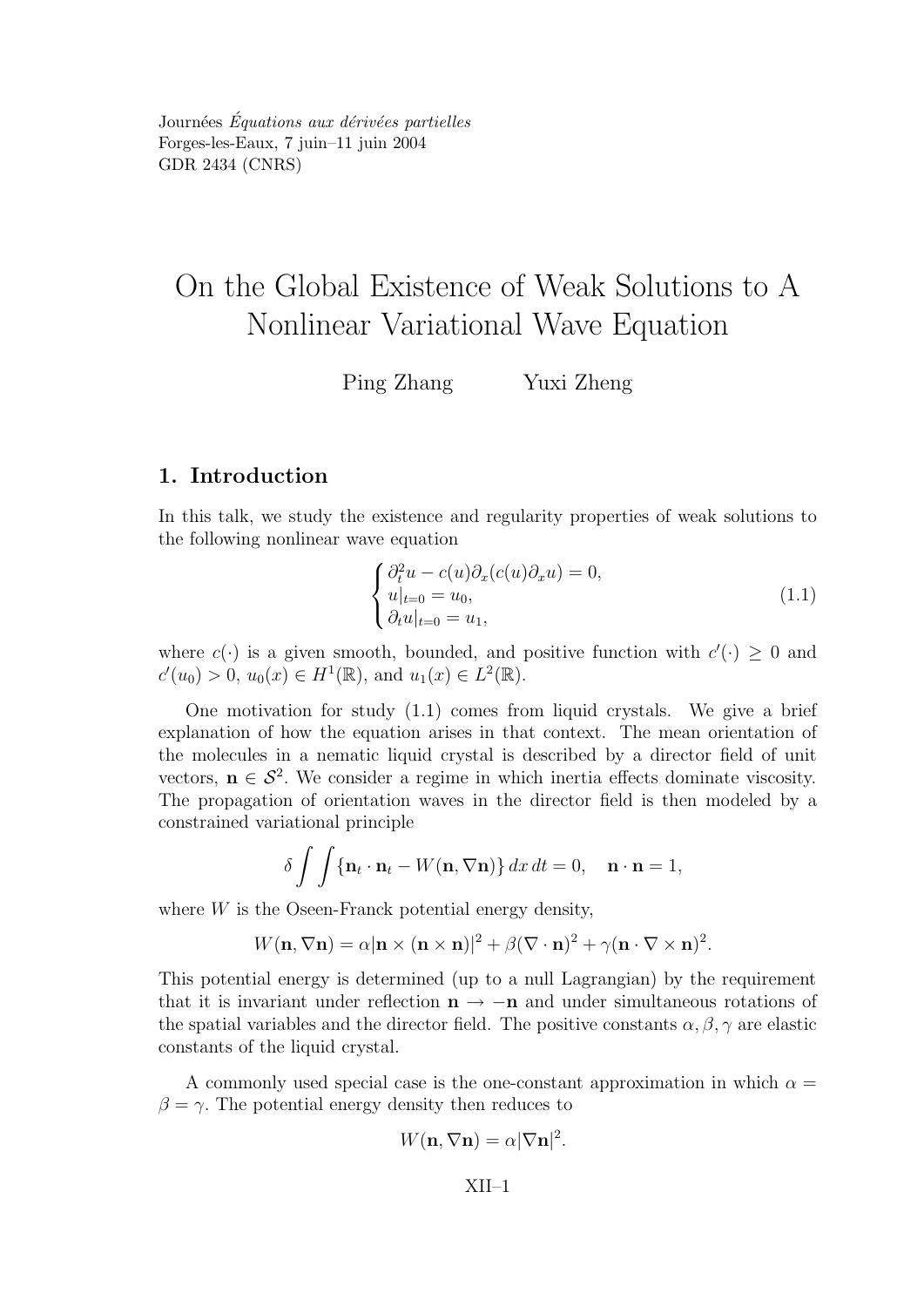The associate variational problem is identical to the variational problem for wave maps from  $(1 + 3)$ -dimensional Minkowski space into two sphere.

The simplest class of solutions for the orientational waves in a liquid crystal consists of planar deformations depending on a single space variable. The director field then has the special form

$$
\mathbf{n} = \cos u(t, x)\mathbf{e}_x + \sin u(t, x)\mathbf{e}_y.
$$

Here, the dependent variable  $u$  measures the angle of the director field to the xdirection,  $\mathbf{e}_x$  and  $\mathbf{e}_y$  are coordinate vectors in the x and y directions, respectively. In this case, the variational principle for n reduces to

$$
\delta \int \int \{u_t^2 - c^2(u)u_x^2\} dx dt = 0,
$$

with the wave speed  $c$  given by

$$
c^{2}(u) = \alpha \cos^{2} u + \beta \sin^{2} u.
$$
 (1.2)

the Euler-Lagrange equation for this variational principle is (1.1). In the wave map case, we have  $\alpha = \beta$ , and equation (1.1) reduces to the standard linear wave equation.

We point out that, early in the study of  $(1.1)$ , Hunter and Saxton  $(5)$  derived an asymptotic equation

$$
\partial_t v + u \partial_x v = -\frac{1}{2} v^2, \quad v = \partial_x u,\tag{1.3}
$$

for (1.1) via weakly nonlinear geometric optics. The global existence and uniqueness of solutions to the Cauchy problem is fairly complete, see Hunter and Zheng [6] and the authors' Zhang and Zheng [11]. The study of (1.3) has been very beneficial for both the blow-up result Glassey, Hunter and Zheng [4] and the current global existence result for the wave equation (1.1) [13].

The difficulty to prove the global existence of weak solutions to (1.1) are that the potential oscillations, in terms of DiPerna and Majda [2], get amplified unboundedly by quadratic growth terms of the equation, and the possible concentrations in the approximate solutions. We use the generalized compensated compactness (Gerard [3] or Tartar [9]), the latest development in the  $L^p$  Young measure method of Lions [8] and Joly, Metivier and Rauch [7], the renormalization method in DiPerna and Lions [1], and the techniques used in our paper Zhang and Zheng [12] to treat the oscillations. We obtain high regularity for the space derivative of the wave amplitude  $\partial_x u$  away from  $c'(u) = 0$ , to control the possible concentrations.

Before we present our main result, let us first give the following definition. Our notations are  $\mathbb{R}^+ = (0, \infty)$ , Lip stands for Lipschitz, and

$$
R := \partial_t u + c(u)\partial_x u, \quad S := \partial_t u - c(u)\partial_x u, \quad \tilde{c}(\cdot) := \frac{1}{4}\ln c(\cdot), \quad (1.4)
$$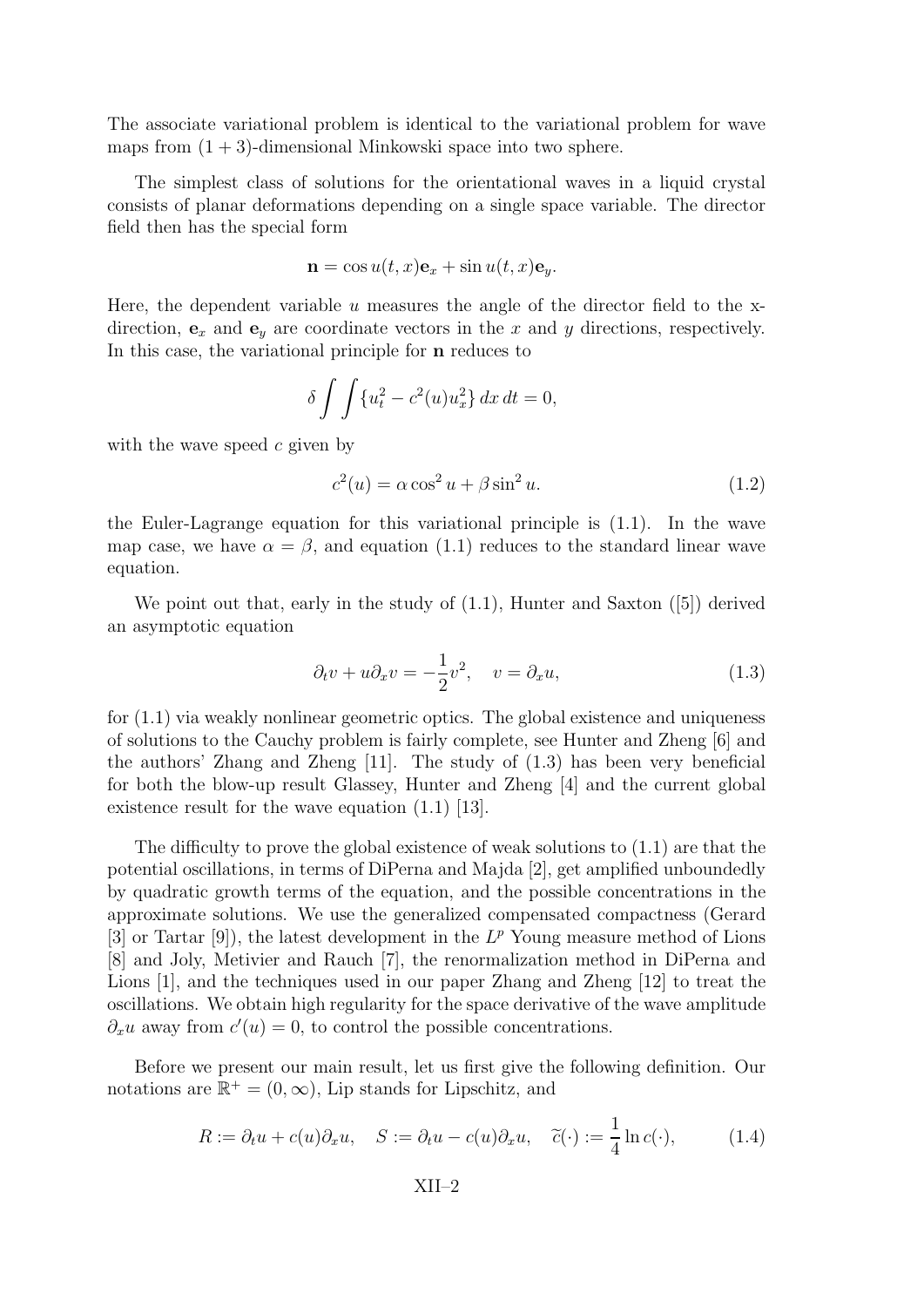so that  $\tilde{c}'(u) = \frac{c'(u)}{4c(u)}$  $rac{c(u)}{4c(u)}$ .

With the above notations, we can also write  $(1.1)$  in the following form:

$$
\begin{cases}\n\partial_t R - c(u)\partial_x R = \overline{c}'(u)(R^2 - S^2), \\
\partial_t S + c(u)\partial_x S = \overline{c}'(u)(S^2 - R^2), \\
\partial_x u = \frac{R - S}{2c(u)}, \\
R|_{t=0} = R_0, \quad S|_{t=0} = S_0.\n\end{cases}
$$
\n(1.5)

**Definition 1.1** We call  $u(t, x)$  an admissible weak solution of (1.1) if 1)  $u(t, x) \in L^{\infty}(\mathbb{R}^+, H^1(\mathbb{R})) \cap Lip(\mathbb{R}^+, L^2(\mathbb{R}))$ , and

$$
\int_{\mathbb{R}} (|\partial_t u|^2 + |c(u)\partial_x u|^2) \, dx \le \int_{\mathbb{R}} (|u_1|^2 + |c(u_0)\partial_x u_0|^2) \, dx; \tag{1.6}
$$

2) For any test function  $\phi(t, x) \in C_c^{\infty}(\mathbb{R}^+ \times \mathbb{R})$ , there holds

$$
\int \int_{\mathbb{R}^+ \times \mathbb{R}} (\partial_t \phi \partial_t u - \partial_x \phi c^2(u) \partial_x u - \phi c'(u) c(u) (\partial_x u)^2) dx dt = 0; \qquad (1.7)
$$

3) (The entropy condition) For any  $(t_0, x_0)$  with  $t_0 > 0$ , there always exists a positive constant  $M(t_0, x_0)$  such that

$$
R(t,x) \ge -M(t_0,x_0), \qquad S(t,x) \ge -M(t_0,x_0), \tag{1.8}
$$

hold in a neighborhood  $\mathcal{N}(t_0, x_0)$  of  $(t_0, x_0)$ ;

4)  $u(t,x) \to u_0(x)$  in  $L^2(\mathbb{R})$  and  $\partial_t u(t,x) \to u_1(x)$  in the distributional sense as  $t \rightarrow 0 +$ .

We shall always assume that there exist two positive constant  $C_1, C_2$  such that

$$
0 < C_1 \le c(\cdot) \le C_2
$$
, and  $|c^{(l)}(\cdot)| \le M_l, l \ge 1$  (1.9)

for some positive constants  $M_l$ .

**Theorem 1.1** Let  $c'(\cdot) \ge 0, c'(u_0(\cdot)) > 0, u_0 \in H^1(\mathbb{R}),$  and  $u_1 \in L^2(\mathbb{R})$ . Then  $(1.1)$ has a global admissible weak solution u in the sense of Definition 1.1. Moreover,

$$
\int \int_{\Omega} |\partial_x u|^p \, dx \, dt \le C_{\Omega, p}, \quad \forall p < 3,\tag{1.10}
$$

where  $\Omega$  is a small neighborhood of any point  $(t, x) \in \overline{\mathbb{R}^+} \times \mathbb{R}$  at which  $c'(u(t, x)) \neq 0$ , and  $C_{\Omega,p}$  is a positive constant which depends only on  $\Omega, p, ||u_0||_{H^1}$ , and  $||u_1||_{L^2}$ .

**Remark 1.1** Theorem 1.1 still holds if we replace the assumptions  $c'(\cdot) \geq 0$  and  $c'(u_0(\cdot)) > 0$  by  $c'(\cdot) \leq 0$  and  $c'(u_0(\cdot)) < 0$ . One needs only to replace the entropy condition in (1.8) by

$$
R(t, x) \le M(t_0, x_0), \qquad S(t, x) \le M(t_0, x_0),
$$

for  $(t, x) \in \mathcal{N}(t_0, x_0)$ .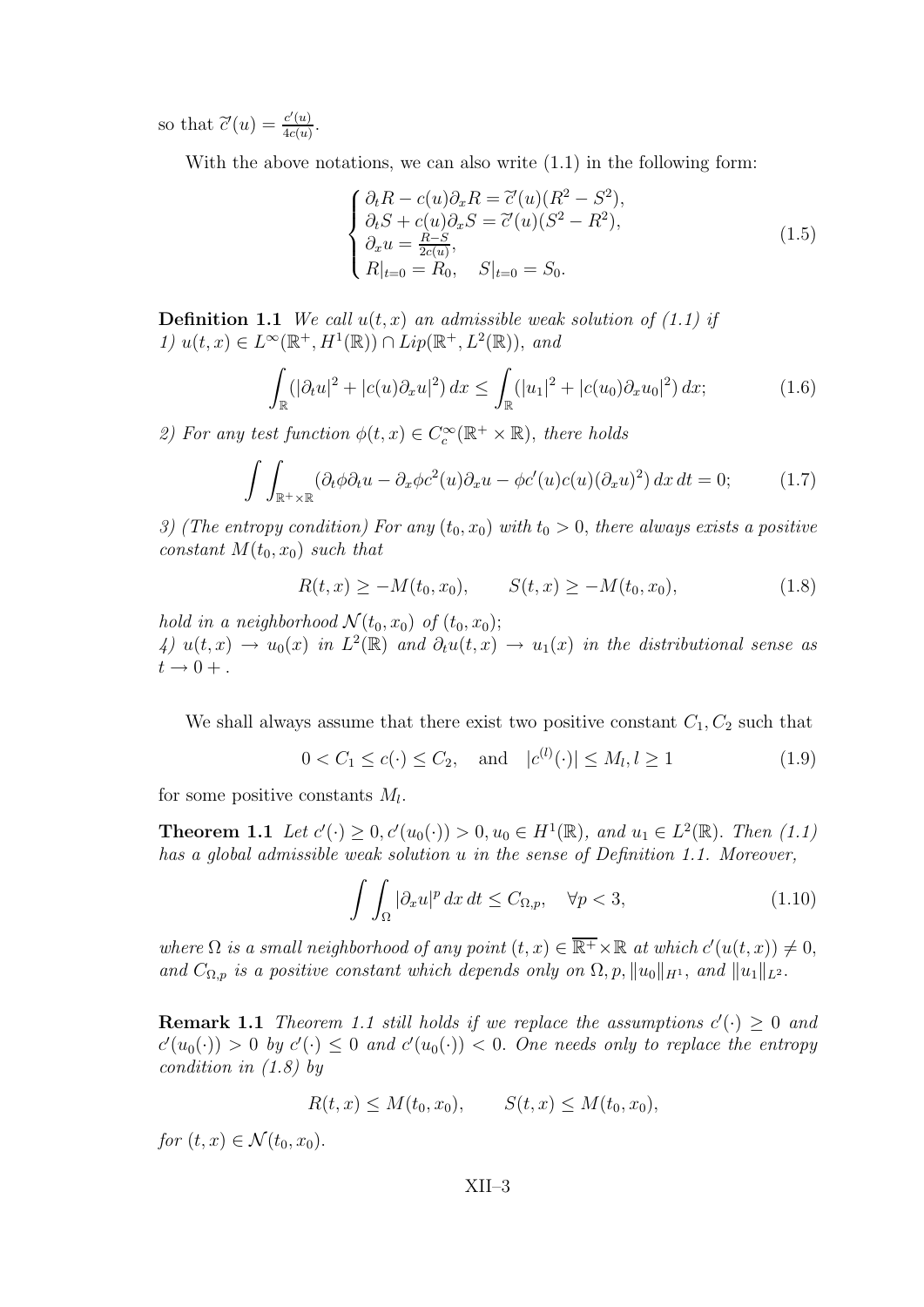**Remark 1.2** Suppose that c' keeps sign, and  $(R_0, S_0) \in L^{\infty}(\mathbb{R})$ , then by Zhang and Zheng [12], we know that the following ordinary differential equations have global solutions  $\Phi_t^{\pm}(x) \in Lip([0,\infty) \times \mathbb{R})$ :

$$
\begin{cases} \frac{d\Phi_t^{\pm}(x)}{dt} = \pm c(u(t, \Phi_t^{\pm}(x))),\\ \Phi_0^{\pm}(x) = x. \end{cases}
$$
\n(1.11)

But here as the initial data  $(R_0, S_0) \in L^2(\mathbb{R})$ , the entropy condition (1.8) is not enough to prove this result for  $(1.11)$ . Actually we do not even know that  $(1.11)$  has solutions  $\Phi_t^{\pm}(x) \in C([0,\infty) \times \mathbb{R})$ .

Remark 1.3 Motivated by Hunter and Zheng [6] and Zhang and Zheng [11], we point out that we expect multiple weak solution to problem (1.1). Our weak solutions in Theorem 1.1 are solutions of the dissipative type, because the entropy condition (1.8) guarantees that: On almost all the blow-up points  $(\tau, y)$ ,  $R(t, x) \rightarrow +\infty$  as  $(t, x) \rightarrow (\tau, y)$ , and similarly for S. But in the construction of the conservative weak solutions to (1.3) (see Hunter and Zheng [6]),  $v(t, x) \rightarrow -\infty$  as  $t \rightarrow \tau-$  and  $v(t, x) \rightarrow +\infty$  as  $t \rightarrow \tau +$ , if  $\tau$  is the blow-up time of the solution.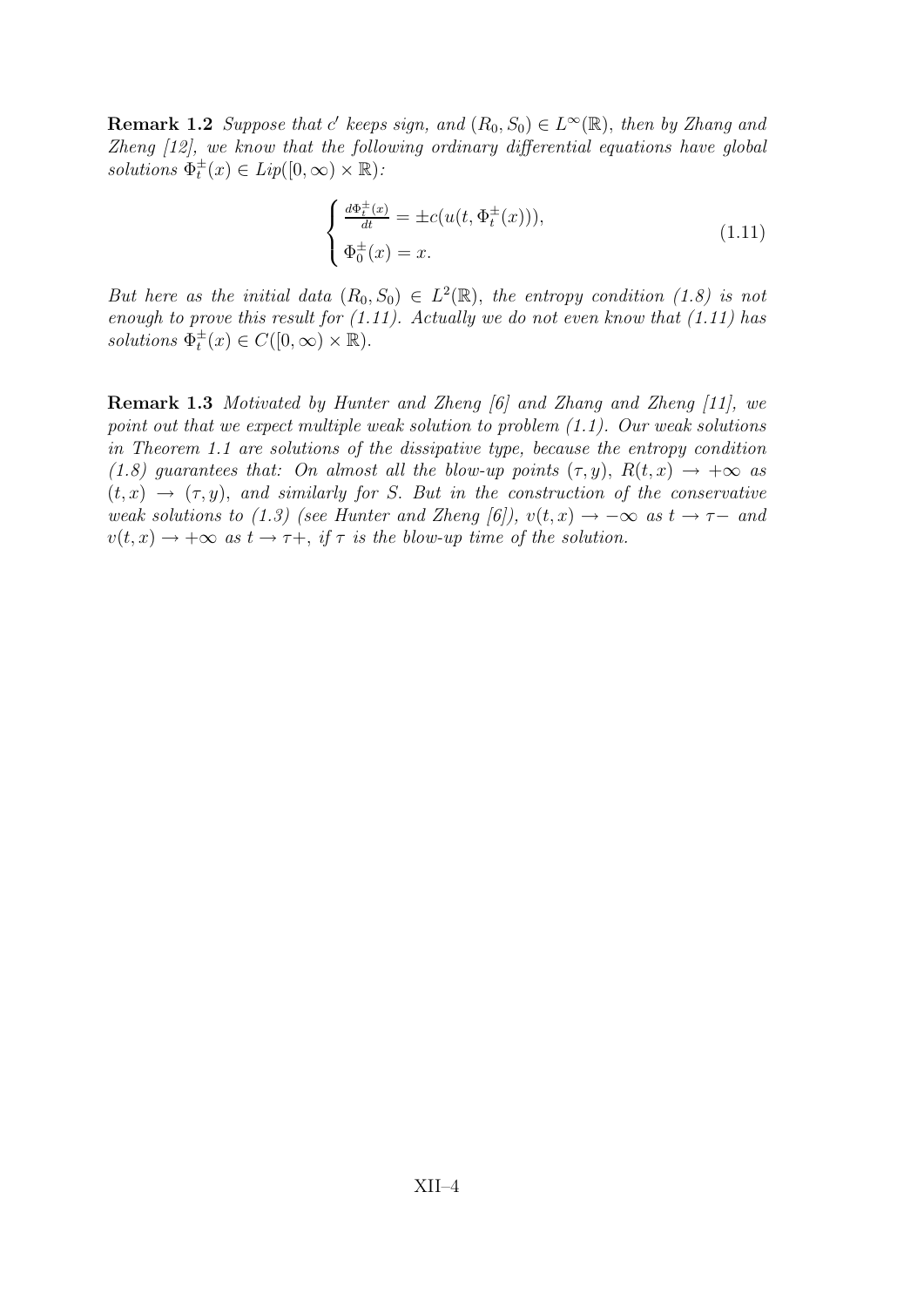#### 2. Approximate solutions and uniform estimates

Define for  $\varepsilon > 0$ 

$$
Q_{\varepsilon}(\xi) := \begin{cases} \frac{1}{\varepsilon} (\xi - \frac{1}{2\varepsilon}), & \xi \varepsilon \ge 1, \\ \frac{1}{2} \xi^2, & \xi \varepsilon < 1. \end{cases}
$$
(2.1)

Let us also use the notations  $\zeta^+ := \max(0, \zeta)$  and  $\zeta^- := \min(0, \zeta)$ . We now define the approximate solution sequence by the equations

$$
\begin{cases}\n\partial_t R^{\varepsilon} - c(u^{\varepsilon}) \partial_x R^{\varepsilon} = \tilde{c}'(u^{\varepsilon}) + (2Q_{\varepsilon}(R^{\varepsilon}) - (S^{\varepsilon})^2) + \tilde{c}'(u^{\varepsilon}) - (2Q_{-\varepsilon}(R^{\varepsilon}) - (S^{\varepsilon})^2), \\
\partial_t S^{\varepsilon} + c(u^{\varepsilon}) \partial_x S^{\varepsilon} = \tilde{c}'(u^{\varepsilon}) + (2Q_{\varepsilon}(S^{\varepsilon}) - (R^{\varepsilon})^2) + \tilde{c}'(u^{\varepsilon}) - (2Q_{-\varepsilon}(S^{\varepsilon}) - (R^{\varepsilon})^2), \\
\partial_x u^{\varepsilon} = \frac{R^{\varepsilon} - S^{\varepsilon}}{2c(u^{\varepsilon})}, \\
\lim_{x \to -\infty} u^{\varepsilon}(t, x) = 0, \\
(R^{\varepsilon}, S^{\varepsilon})|_{t=0} = (R_0, S_0)(x).\n\end{cases} (2.2)
$$

Assume that  $c(\cdot)$  satisfies (1.9), but  $c'(\cdot)$  may change sign.

**Lemma 2.1** (Solution of (2.2) with smooth data). Let  $(R_0, S_0)(x) \in C_c^{\infty}(\mathbb{R})$ . Then, problem  $(2.2)$  has a global smooth solution  $(R, S)(t, x) \in L^{\infty}(\mathbb{R}^+, W^{1,\infty}(\mathbb{R}))$ ,  $u(t, x) \in L^{\infty}(\mathbb{R}^+, W^{2,\infty}(\mathbb{R}))$ , which satisfies the energy inequalities

$$
\int (R^2 + S^2)(t, x)dx \le \int (R_0^2 + S_0^2)(x)dx \tag{2.3}
$$

and

$$
\int_0^\infty \int_{\mathbb{R}} (c'(u^\varepsilon)^+ G_\varepsilon^+ + c'(u^\varepsilon)^- G_\varepsilon^-) \, dx \, dt \le \int (R_0^2 + S_0^2)(x) dx,\tag{2.4}
$$

where

$$
G_{\varepsilon}^{\pm} := R(R^2 - 2Q_{\pm \varepsilon}(R)) + S(S^2 - 2Q_{\pm \varepsilon}(S))
$$

and  $G_{\varepsilon}^+ \geq 0$  and  $G_{\varepsilon}^- \leq 0$ . Moreover, if we introduce the plus and minus characteristics  $\Phi_t^{\pm}(b)$  as

$$
\begin{cases} \frac{d}{dt}\Phi_t^{\pm} = \pm c(u(t, \Phi_t^{\pm})),\\ \Phi_t^{\pm}|_{t=0} = b, \end{cases}
$$
\n(2.5)

then, we have the energy inequality in a characteristic cone

$$
\int_{a}^{d} R^{2}(t_{a}^{+}(y), y) dy + \int_{d}^{b} S^{2}(t_{b}^{-}(y), y) dy \leq \frac{1}{2} \int_{a}^{b} (R_{0}^{2} + S_{0}^{2})(x) dx, \qquad (2.6)
$$

where  $a < b$ , and d is where the two characteristics  $\Phi_t^+(a)$  and  $\Phi_t^-(b)$  meet at some positive time, and  $t = t_a^+(y)$  is the inverse of  $y = \Phi_t^+(a)$ , etc.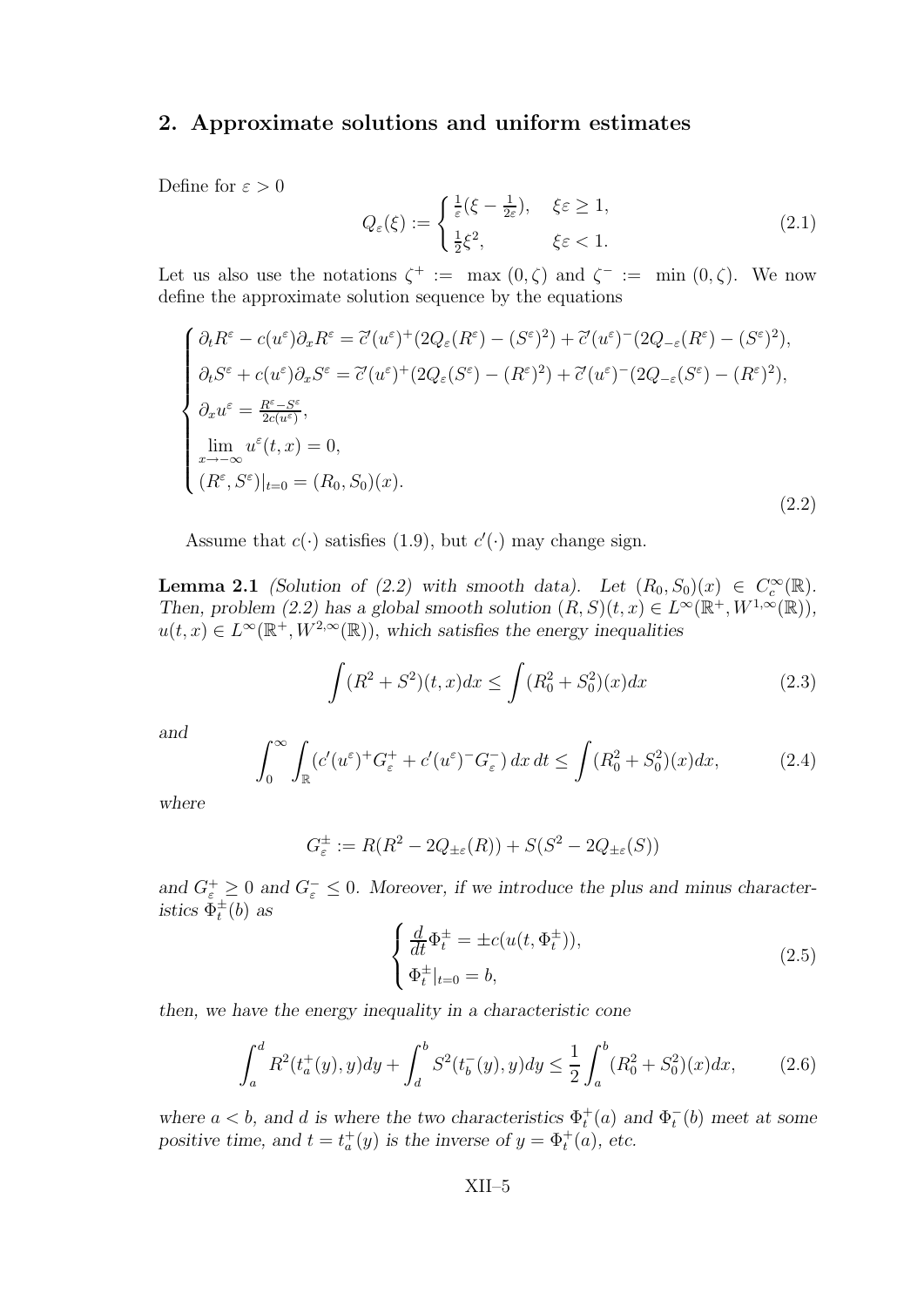Sketch of proof. It can be proved exactly as that in the proof of Lemma 6 of Zhang and Zheng  $[10]$  that if  $T^*$  is the life span of the Lipschitz solution to  $(2.2)$ and  $T^* < +\infty$  implies

$$
\lim_{t \to T^*} (\|R(t, \cdot)\|_{L^\infty} + \|S(t, \cdot)\|_{L^\infty}) = +\infty.
$$
\n(2.7)

 $\Box$ 

Now we can see from Lions-Aubin's Lemma, see Lemma 3 of Zhang and Zheng [10] for details, that there exists a subsequence of the approximate solutions  $\{u^{\varepsilon}\}$ which converges in the maximum norm on any compact domain of the upper half plane to a continuous function  $u(t, x)$ :

$$
u^{\varepsilon} \to u(t, x). \tag{2.8}
$$

We can use the continuity of  $u(t, x)$  and  $c'(u)$  to obtain uniform estimates on  $(R^{\varepsilon}, S^{\varepsilon})$  in  $L^{2+\alpha}$  at any point  $(t, x)$  such that  $c'(u(t, x)) \neq 0$ .

**Lemma 2.2** (Local  $L^{2+\alpha}$  estimate). Let  $(R_0, S_0) \in L^2$ . For solutions  $\{(R^{\varepsilon}, S^{\varepsilon}, u^{\varepsilon})\}_{\varepsilon>0}$ of (2.2) there hold

$$
\int \int_{\Omega} (R - S)^2 (R^{\alpha} + S^{\alpha}) dx dt \le C_{\Omega, \alpha}, \tag{2.9}
$$

where  $\Omega$  is a small neighborhood of any point  $(t, x)$  at which  $c'(u(t, x)) \neq 0$ ,  $\alpha \in$  $(0, 1)$ , and  $C_{\Omega, \alpha}$  is independent of  $\varepsilon$ .

**Sketch of proof.** We take an  $\alpha = \frac{d_2}{d_1}$  $\frac{d_2}{d_1} \in (0, 1)$  where  $d_2$  is an even positive integer and  $d_1$  an odd positive integer. We then multiply the first equation of  $(2.2)$ with  $R^{\alpha}(t, x)$  to yield

$$
\frac{1-\alpha}{1+\alpha}\tilde{c}'(u)(R-S)R^{1+\alpha} + \tilde{c}'(u)(R^{\alpha}S^2 - SR^{1+\alpha})
$$
  
=  $\tilde{c}'(u)^+ R^{\alpha} (2Q_{\varepsilon}(R) - R^2) + \tilde{c}'(u)^- R^{\alpha} (2Q_{-\varepsilon}(R) - R^2)$  (2.10)  
 $-\frac{1}{1+\alpha} {\partial_t R^{1+\alpha} - \partial_x (c(u)R^{1+\alpha}) }.$ 

Similarly we have an equation for S.

Let  $\chi(t, x)$  be a smooth cut-off function around a point where  $c'(u(t_0, x_0)) \neq 0$ . We use integration by parts and the energy bounds in Lemma 2.1 to obtain

$$
\int \int \chi[(R-S)(R^{1+\alpha} - S^{1+\alpha}) + R^{\alpha}S^{\alpha}(R-S)(R^{1-\alpha} - S^{1-\alpha})] dx dt \le C_{\alpha,\chi}.
$$
 (2.11)

Regrouping the integrand in  $(2.11)$ , we obtain  $(2.9)$ .  $\Box$ 

To prove the precompactness of the approximate solutions  $\{R^{\varepsilon}, S^{\varepsilon}\}\,$ , we need the following type of entropy condition for  $\{R^{\varepsilon}, S^{\varepsilon}\}$ :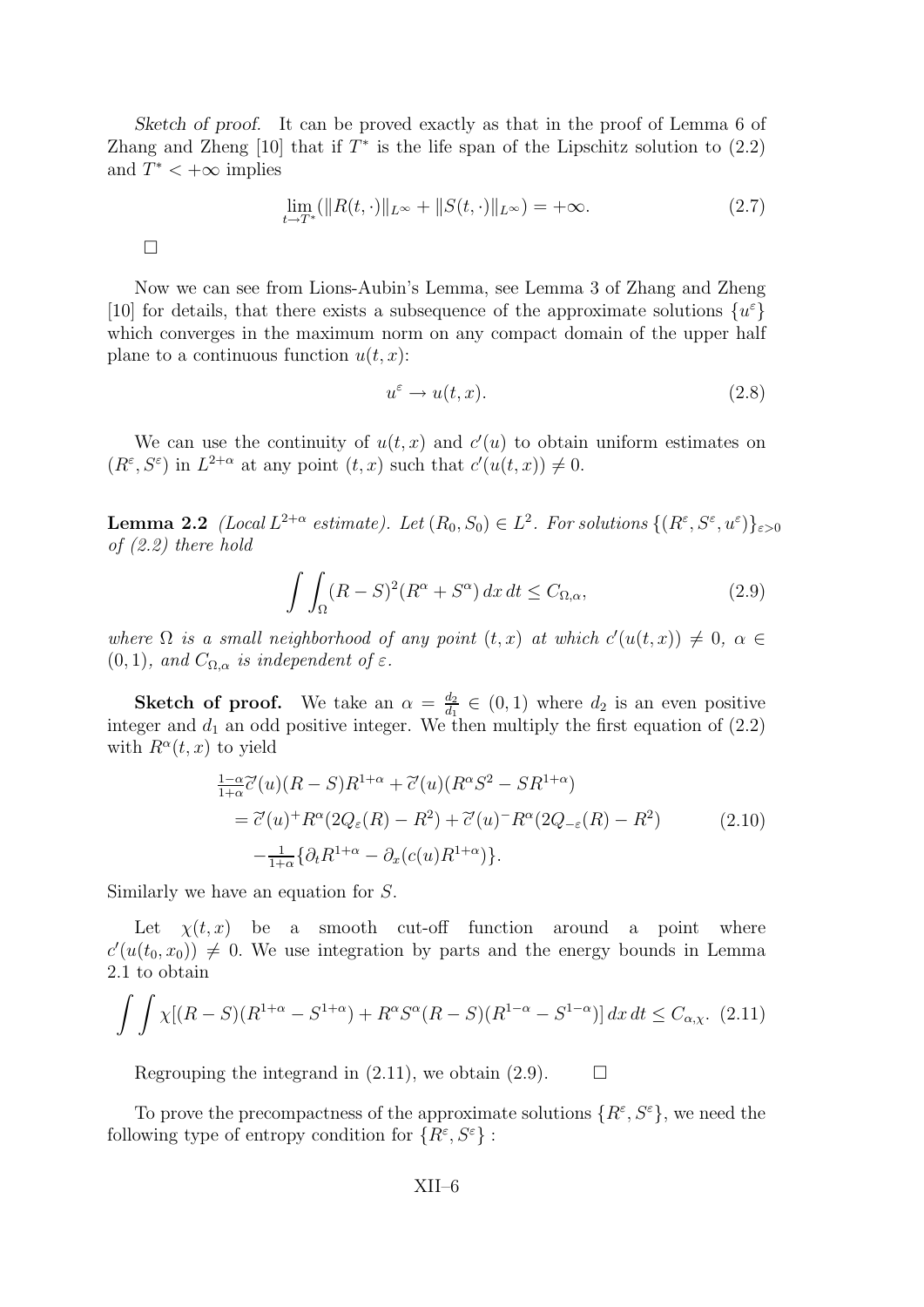**Lemma 2.3** Let  $(R_0, S_0) \in L^2(\mathbb{R})$ . Let  $t_0 > 0$  and  $(t_0, x_0)$  be any point at which  $c'(u(t_0, x_0)) \neq 0$ , then there exists a neighborhood  $\mathcal{N}(t_0, x_0)$  of  $(t_0, x_0)$  and some nonnegative constant  $M(t_0, x_0)$  which is independent of  $\varepsilon$ , such that

$$
sign(c'(u^{\varepsilon}))R^{\varepsilon}(t,x) \ge -M(t_0,x_0), \quad sign(c'(u^{\varepsilon}))S^{\varepsilon}(t,x) \ge -M(t_0,x_0), \quad (2.12)
$$

hold for all  $(t, x) \in \mathcal{N}(t_0, x_0)$ .

Sketch of proof. Along the trajectory of  $-c'(u^{\varepsilon})$ , there holds

$$
\frac{dR^{\varepsilon}(t,\Phi_t^{\varepsilon,-}(y))}{dt}\geq -\tilde{c}'(u^{\varepsilon})(S^{\varepsilon})^2(t,\Phi_t^{\varepsilon,-}(y)),\quad t\in[t_1,t_2].
$$

Integrating the above inequality over  $[t_1, t]$  with  $t \le t_2$ , we can use (2.6) to bound the resulting equation. the resulting equation.

In particular, a refinement of the above proof yields

**Lemma 2.4** Let  $c'(\cdot) \geq 0$ ,  $c'(u_0(\cdot)) > 0$ , and  $(R_0, S_0) \in L^2(\mathbb{R})$ , let  $t_0 > 0$  be any sufficiently small positive number. Then for any  $\bar{x} \in \mathbb{R}$  and any  $\bar{t} > t_0$ , there exist a neighbourhood  $\mathcal{N}(\bar{t},\bar{x})$  and some positive constant  $\bar{M}$ , which depends only on the  $L^2$  norm of  $(R_0, S_0), t_0$ , and  $c'(u_0)$ , such that

$$
R^{\epsilon}(t,x) \ge -\bar{M}, \qquad S^{\epsilon}(t,x) \ge -\bar{M} \tag{2.13}
$$

for all  $(t, x) \in \mathcal{N}(\bar{t}, \bar{x}).$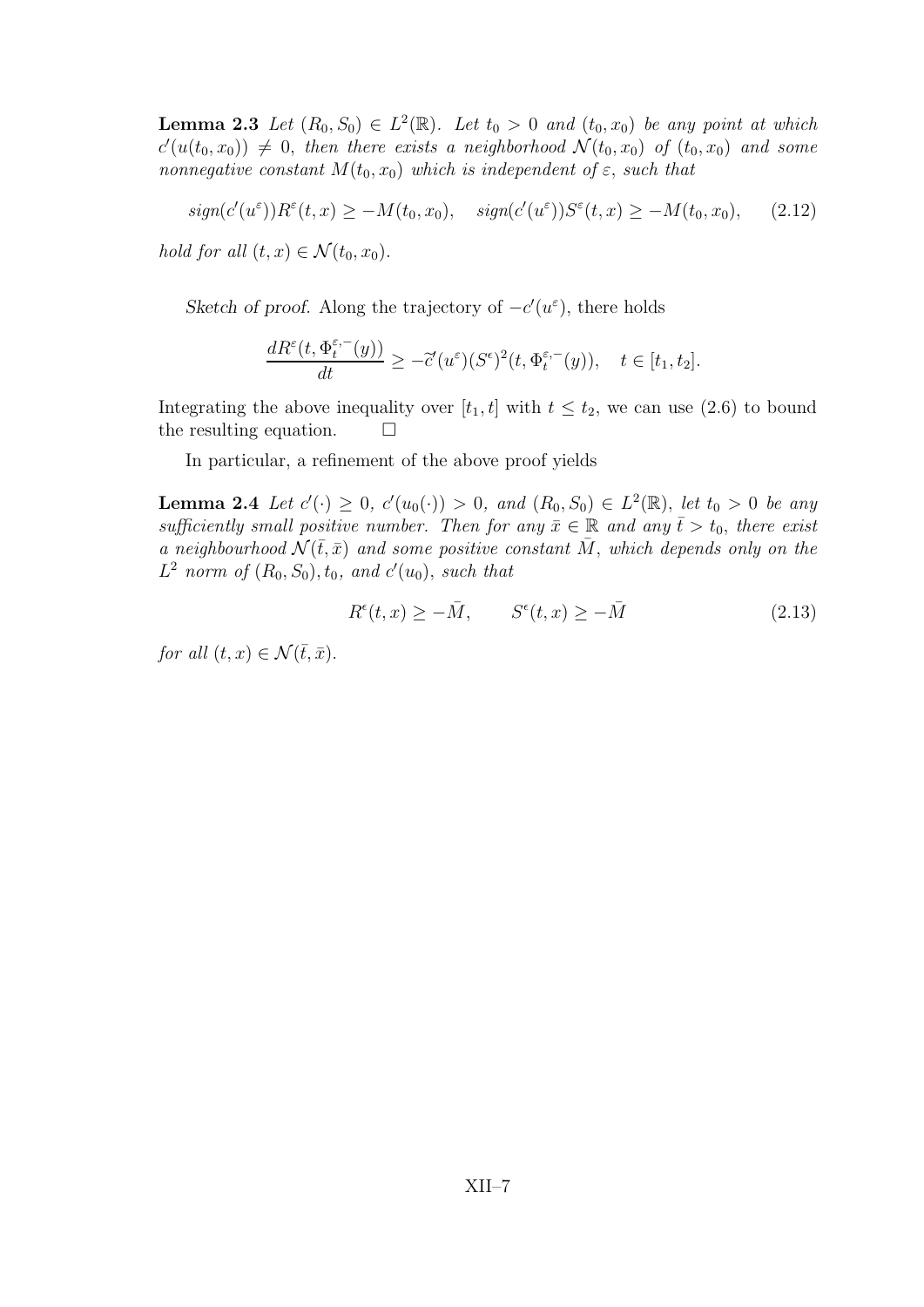#### 3. Precompactness

Let  $(R_0, S_0) \in L^2(\mathbb{R})$ . Let  $j_{\varepsilon}(x)$  be the standard Friedrichs' mollifier, and  $\chi_{\varepsilon}(x) =$  $\chi(\frac{x}{\epsilon})$  $(\frac{x}{\epsilon})$  with  $\chi(x) \in C_c^{\infty}(\mathbb{R})$  and  $\chi(x) = 1$  around  $x = 0$ . We denote  $R_0^{\varepsilon} = (R_0 \chi_{\varepsilon}) * j_{\varepsilon}$ and  $S_0^{\varepsilon} = (S_0 \chi_{\varepsilon}) * j_{\varepsilon}$ . Then by Lemma 2.1, problem (2.2) has a global smooth solution  $(R^{\varepsilon}, S^{\varepsilon}, u^{\varepsilon})$  with the initial data  $(R_0^{\varepsilon}, S_0^{\varepsilon})$ . Moreover, we have

$$
\int ((R^{\varepsilon})^2 + (S^{\varepsilon})^2)(t, x)dx \le \int (R_0^2 + S_0^2)(x)dx \quad (t \ge 0).
$$
 (3.1)

We shall also use energy estimate (2.6) and (2.9) in this new setting.

We establish the precompactness of  $\{(R^{\varepsilon}, S^{\varepsilon}, u^{\varepsilon})(t, x)\}\$  in this section. For the convenience of the reader, we recall the following lemma (see Lemmas 9–10 of Zhang and Zheng [10]).

Lemma 3.1 (Time-distinguished Young measure). There exist a subsequence of the solution sequence  $\{R^{\varepsilon}(t,x), S^{\varepsilon}(t,x)\},\$  which we still denote by  $\{R^{\varepsilon}(t,x), S^{\varepsilon}(t,x)\}$ for convenience, and three families of Young measures  $\nu^1_{tx}(\xi)$  on  $\mathbb R$ ,  $\nu^2_{tx}(\eta)$  on  $\mathbb R$ , and  $\mu_{tx}(\xi, \eta)$  on  $\mathbb{R}^2$ , such that for all continuous functions  $f(\lambda) \in C_c^{\infty}(\mathbb{R})$ ,  $\psi(x) \in$  $C_c^{\infty}(\mathbb{R}), g(\xi, \eta) \in C^{\infty}(\mathbb{R}^2)$  with  $g(\xi, \eta) = o((|\xi| + |\eta|)^p)$  as  $|\xi| + |\eta| \to \infty$  for some  $p < 2$ , and  $\varphi(t, x) \in C_c^{\infty}(\mathbb{R}^+ \times \mathbb{R})$ , there hold

$$
\lim_{\varepsilon \to 0} \int_{\mathbb{R}} f(R^{\varepsilon}(t,x))\psi(x)dx = \int \int_{\mathbb{R} \times \mathbb{R}} f(\xi)\psi(x)d\nu_{tx}^{1}(\xi)dx,
$$
\n
$$
\lim_{\varepsilon \to 0} \int_{\mathbb{R}} f(S^{\varepsilon}(t,x))\psi(x)dx = \int \int_{\mathbb{R} \times \mathbb{R}} f(\eta)\psi(x)d\nu_{tx}^{2}(\eta)dx,
$$
\n(3.2)

uniformly in every compact subset of  $[0, \infty)$ , and

$$
\lim_{\varepsilon \to 0} \int_0^\infty \int_{\mathbb{R}} g(R^{\varepsilon}(t, x), S^{\varepsilon}(t, x)) \varphi(t, x) dx dt
$$
\n
$$
= \int_0^\infty \int_{\mathbb{R}} \int \int_{\mathbb{R} \times \mathbb{R}} g(\xi, \eta) \varphi(t, x) d\mu_{tx}(\xi, \eta) dx dt.
$$
\n(3.3)

Moreover,

$$
t \in [0, \infty) \mapsto \int \int_{\mathbb{R} \times \mathbb{R}} f(\xi) \psi(x) d\nu_{tx}^{1}(\xi) dx \text{ is continuous,}
$$
  

$$
t \in [0, \infty) \mapsto \int \int_{\mathbb{R} \times \mathbb{R}} f(\eta) \psi(x) d\nu_{tx}^{2}(\eta) dx \text{ is continuous,}
$$
 (3.4)

and

$$
\mu_{tx}(\xi,\eta) = \nu_{tx}^1(\xi) \otimes \nu_{tx}^2(\eta). \tag{3.5}
$$

Furthermore, by Proposition 3.1.3 of Joly, Métivier and Rauch [7] and Lemma 3.1, we find that

$$
\xi \in L^{\infty}(\mathbb{R}^+, L^2(\mathbb{R} \times \mathbb{R}, dx \otimes d\nu_{tx}^1(\xi))),
$$
  
\n
$$
\eta \in L^{\infty}(\mathbb{R}^+, L^2(\mathbb{R} \times \mathbb{R}, dx \otimes d\nu_{tx}^2(\eta))).
$$
\n(3.6)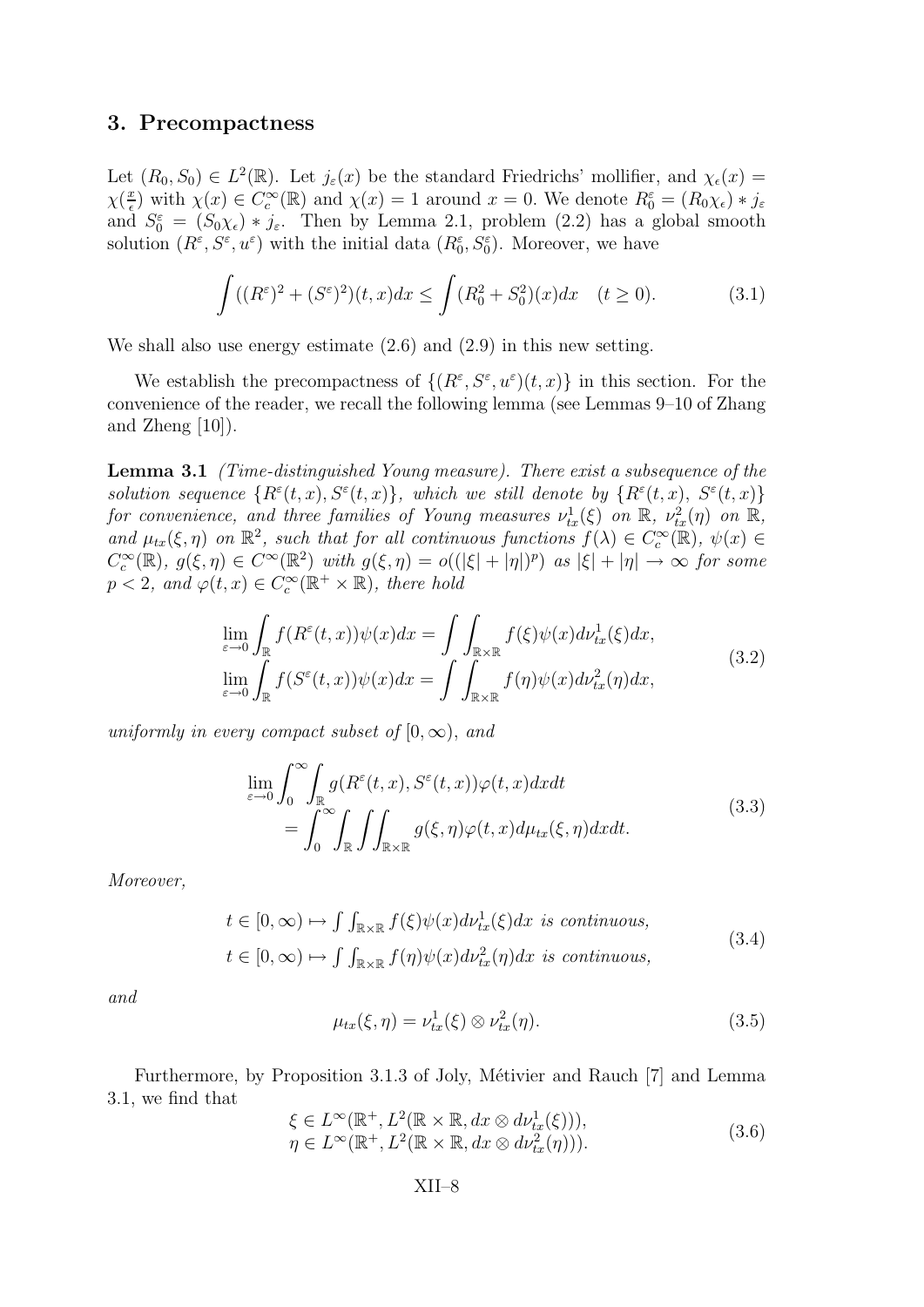We remark that (3.5) implies directly that

$$
R^{\epsilon}S^{\epsilon} \to RS \qquad \text{as } \epsilon \to 0. \tag{3.7}
$$

in the sense of distributions.

We shall use the notation

$$
\overline{g(R,S)} = \int_{\mathbb{R}} g(\xi, \eta) d\mu_{tx}(\xi, \eta).
$$

Thus,  $(\overline{R}, \overline{S})$  represents the weak star limit of  $\{R^{\varepsilon}, S^{\varepsilon}\}\$ in  $L^{\infty}(\mathbb{R}^{+}, L^{2}(\mathbb{R}))$  or the weak limit in  $L^2((0,T)\times\mathbb{R})$  for all  $T<\infty$ .

With the above preparation, we can now establish the precompactness of  $\{R^{\varepsilon}, S^{\varepsilon}\}.$ 

**Lemma 3.2** (Precompactness of  $\{(R^{\varepsilon}, S^{\varepsilon})\}\)$ . Let  $c'(\cdot) \geq 0$ ,  $c'(u_0(\cdot)) > 0$ , and  $(R_0(x), S_0(x)) \in L^2(\mathbb{R})$ . Then  $\nu^1_{tx}(\xi) = \delta_{\overline{R}(t,x)}(\xi)$  and  $\nu^2_{tx}(\eta) = \delta_{\overline{S}(t,x)}(\eta)$ .

Sketch of proof. Since the proof of  $\nu_{tx}^1(\xi) = \delta_{\overline{R}(t,x)}(\xi)$  is the same as that of  $\nu^2_{tx}(\eta) = \delta_{\overline{S}(t,x)}(\eta)$ , we present only the proof for the former.

The idea is to derive an evolution equation(inequality) for the quantity  $\overline{R^2} - \overline{R}^2$ , so that it is zero for all positive time if it is zero at time zero which is true in our case. In the derivation of the evolution equation we need to cut off desired multipliers and mollify various equations that are true only in the weak sense.

**Step 1.** Derivation of the equation for  $\overline{R}$ .

$$
\partial_t \overline{R} - \partial_x (c(u) \overline{R}) = -\tilde{c}'(u) \left( \overline{R^2} - 2\overline{R} \overline{S} + \overline{S^2} \right).
$$
 (3.8)

**Step 2.** Cut-off of  $(R^{\varepsilon})^2$ . Let us define for  $\lambda > 0$ 

$$
T_{\lambda}(\xi) = \begin{cases} \xi, & |\xi| \leq \lambda \\ \lambda, & \xi \geq \lambda \\ -\lambda, & \xi \leq -\lambda, \end{cases} \qquad S_{\lambda}(\xi) = \begin{cases} \frac{1}{2}\xi^{2}, & |\xi| \leq \lambda \\ \lambda(\xi - \frac{\lambda}{2}), & \xi \geq \lambda \\ -\lambda(\xi + \frac{\lambda}{2}), & \xi \leq -\lambda. \end{cases}
$$

We multiply the first equation of (2.2) with  $T_{\lambda}(R^{\varepsilon})$  and let  $\varepsilon \to 0$  to obtain

$$
\partial_t \overline{S_\lambda(R)} - \partial_x (c(u) \overline{S_\lambda(R)})
$$
  
=  $\overline{c'}(u) \{-2\overline{RS_\lambda(R)} + \overline{T_\lambda(R)R^2} + 2\overline{S} \overline{S_\lambda(R)} - \overline{T_\lambda(R)} \overline{S^2} \}.$  (3.9)

**Step 3.** Cut-off of  $\overline{R}^2$ .

Similar procedure as step 2 yields

$$
\partial_t S_\lambda(\overline{R}) - \partial_x (c(u) S_\lambda(\overline{R})) = \tilde{c}'(u) \{-2\overline{R} S_\lambda(\overline{R}) + T_\lambda(\overline{R}) \overline{R}^2 + 2\overline{S} S_\lambda(\overline{R}) - T_\lambda(\overline{R}) \overline{S}^2 - T_\lambda(\overline{R}) (\overline{R}^2 - \overline{R}^2) \}.
$$
\n(3.10)

 $\Box$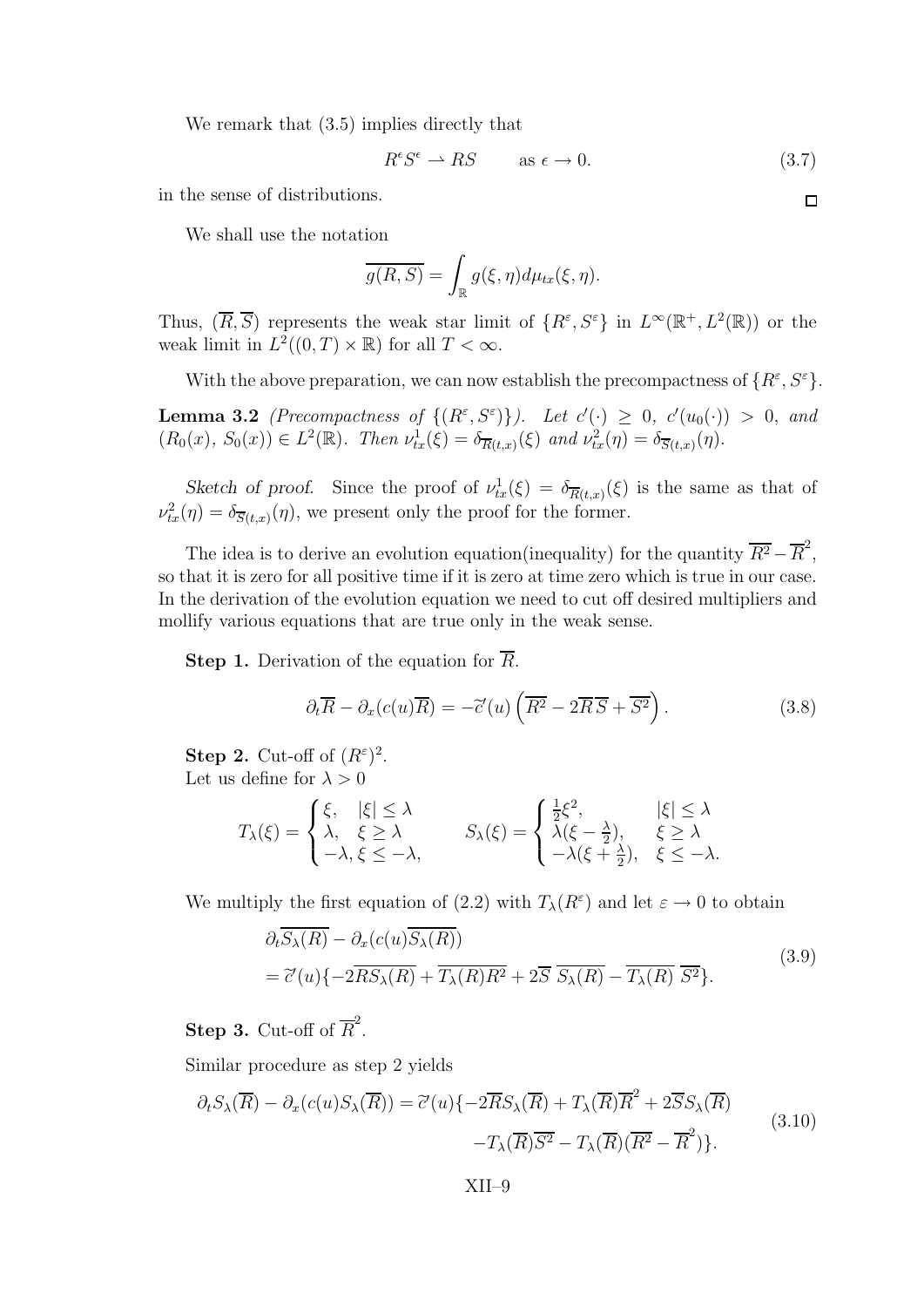**Step 4.** Evolution equation for  $\sqrt[n]{R^2} - \overline{R}^{2n}$ .

By substracting  $(3.10)$  from  $(3.9)$ , we find that

$$
\partial_t (\overline{S_\lambda(R)} - S_\lambda(\overline{R})) - \partial_x (c(u)(\overline{S_\lambda(R)} - S_\lambda(\overline{R})))
$$
  
=  $\tilde{c}'(u) \left\{ (T_\lambda(\overline{R}) - \lambda) \overline{(R - \lambda)^2 1_{R \ge \lambda}} + (T_\lambda(\overline{R}) + \lambda) \overline{(R + \lambda)^2 1_{R \le -\lambda}}$  (3.11)  
+  $(T_\lambda(\overline{R}) - \overline{T_\lambda(R)}) (\overline{S^2} - \lambda^2) + 2(\overline{S} + T_\lambda(\overline{R})) (\overline{S_\lambda(R)} - S_\lambda(\overline{R})) \right\}.$ 

We comment that the term  $(T_{\lambda}(R) - T_{\lambda}(R))S^2$  is difficult. We will use renormalization to handle it. The term

$$
G_{\lambda} := \tilde{c}'(u) \left\{ (T_{\lambda}(\overline{R}) - \lambda) \overline{(R - \lambda)^2 1_{R \ge \lambda}} + (T_{\lambda}(\overline{R}) + \lambda) \overline{(R + \lambda)^2 1_{R \le -\lambda}} - (T_{\lambda}(\overline{R}) - \overline{T_{\lambda}(R)}) \lambda^2 \right\}
$$
\n(3.12)

will be shown to be nonpositive. The remaining term of product in  $(3.11)$  is not hard. In step 5 we do some preparation for handling the two difficult terms.

Step 5a.

$$
\frac{1}{2}\left(\overline{T_{\lambda}(R)} - T_{\lambda}(\overline{R})\right)^2 \le \overline{S_{\lambda}(R)} - S_{\lambda}(\overline{R}).\tag{3.13}
$$

Step 5b. A convergence:

$$
\overline{T_{\lambda}(R)} - T_{\lambda}(\bar{R}) \to 0 \tag{3.14}
$$

as  $\lambda \to \infty$ .

**Step 5c.** Another inequality. Let  $(t_0, x_0) \in \mathbb{R}^+ \times \mathbb{R}$  such that  $c'(u(t_0, x_0)) > 0$ , we claim that there is a neighborhood  $\mathcal{N}(t_0, x_0)$  of  $(t_0, x_0)$  and some positive constant  $M(t_0, x_0)$  such that whenever  $\lambda \geq M(t_0, x_0)$ , the term  $G_{\lambda}$  defined in (3.12) satisfies

$$
G_{\lambda} \leq 0, \quad (t, x) \in \mathcal{N}(t_0, x_0). \tag{3.15}
$$

Step 6a. Renormalization.

Let 
$$
f(t, x) =: \frac{1}{2}(\overline{R^2} - \overline{R}^2), g(t, x) =: \sqrt{f(t, x)}.
$$
 Then, we find  
\n
$$
\partial_t g - \partial_x(c(u)g) = \frac{1}{2}G + 2\tilde{c}'(u)\overline{S}g.
$$
\n(3.16)

**Step 6b.** Nonpositivity of G. Now let us assume that  $c'(\cdot) \geq 0$  and  $c'(u_0(\cdot)) > 0$ . By Lemma 2.4 and the local property of the distributions, we find that

$$
G|_{(t_0,\infty)\times\mathbb{R}}
$$
 is a distribution, and  $G|_{(t_0,\infty)\times\mathbb{R}} \leq 0,$  (3.17)

for any  $t_0 > 0$ .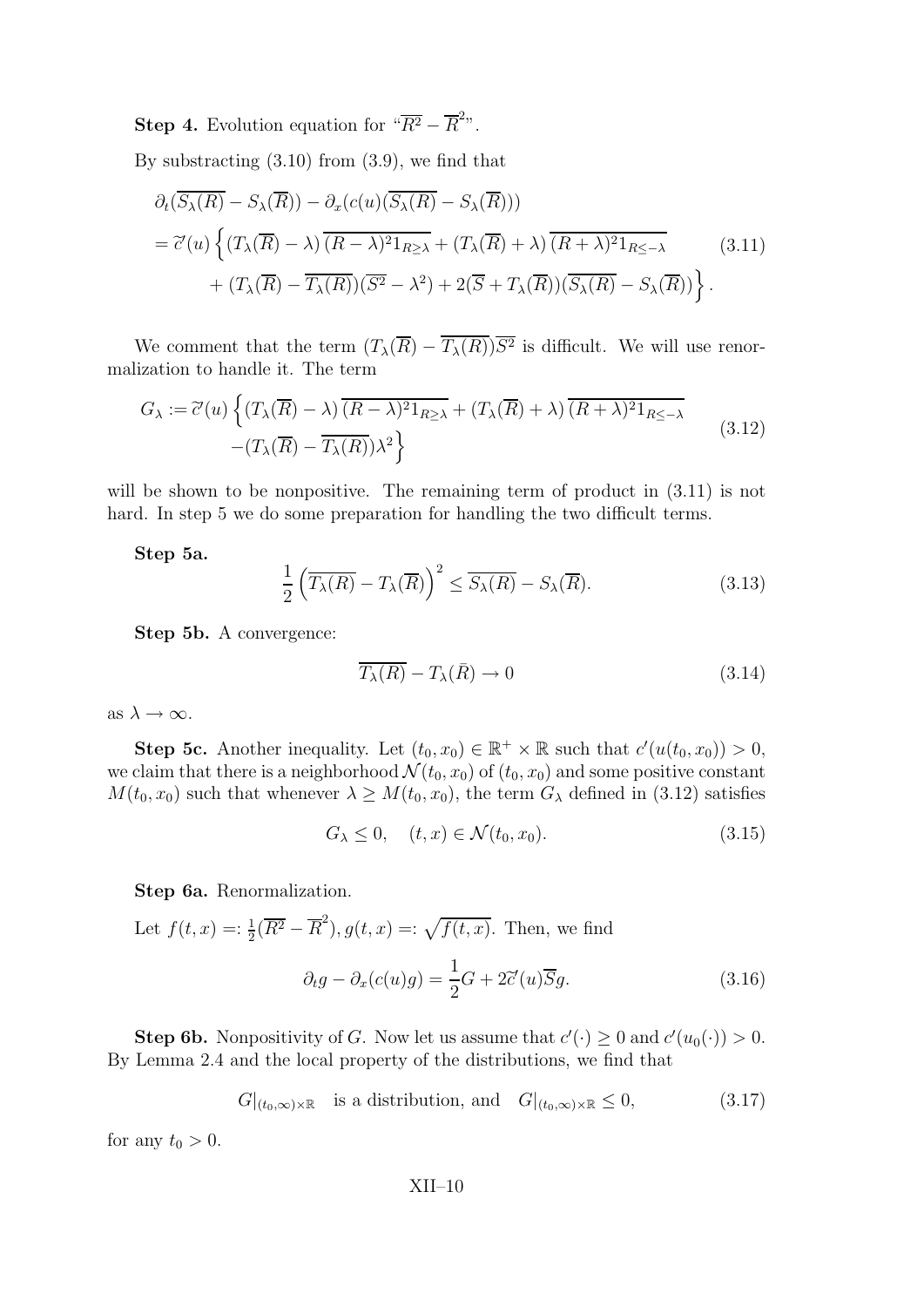By summing up  $(3.16)$ ,  $(3.17)$ , we find

$$
\partial_t g - \partial_x (c(u)g) \le 2\tilde{c}'(u)\overline{S}g, \quad (t_0, \infty) \times \mathbb{R}.
$$
 (3.18)

Step 6c. Re-renormalization.

$$
\partial_t \left( \frac{g}{\sqrt{c(u)}} \right) - \partial_x \left( \sqrt{c(u)} g \right) \le 0, \quad \text{in } (t_0, \infty) \times \mathbb{R}.
$$
 (3.19)

Step 6d. The precompactness.

By the energy inequality (3.1) and the proof of (6.39) in Zhang and Zheng [10], which imply that

$$
\lim_{t \to 0} \int_{\mathbb{R}} \left( \int_{\mathbb{R}} (\xi - \bar{R})^2 d\nu_{tx}^1(\xi) + \int_{\mathbb{R}} (\eta - \bar{S})^2 d\nu_{tx}^2(\eta) \right) dx = 0.
$$
 (3.20)

Then formally integrating (3.19) over the space variable, and taking  $t_0 \rightarrow 0$ , we obtain

$$
g(t, x) = 0
$$
, a.e.  $(t, x) \in \mathbb{R}^+ \times \mathbb{R}$ . (3.21)

Hence  $f(t, x) = 0$  a.e.  $(t, x) \in \mathbb{R}^+ \times \mathbb{R}$  and therefore  $\nu_{tx}^1(\xi) = \delta_{\bar{R}(t, x)}(\xi)$ . Similarly, we can prove that  $\nu_{tx}^2(\eta) = \delta_{\bar{S}(t,x)}(\eta)$ . This completes the proof of the Lemma.

**Remark 3.1** The assumptions that  $c'(\cdot) \geq 0$  and  $c'(u_0) > 0$  were used only to prove that the distribution  $G \leq 0$  around the set  $\{(t,x) :$  $c'(u(t,x)) = 0$ . Therefore, if we can prove this without the restriction, we can actually improve Theorem 1.1 for general wave speed  $c(u)$  with  $c'(\cdot)$  changing sign.

Now, we prove Theorem 1.1.

Proof of Theorem 1.1. Firstly, by second equation of  $(2.2)$ ,

$$
\overline{R} = \partial_t u + c(u)\partial_x u,\tag{3.22}
$$

while it is not difficult to prove that

$$
\partial_t(\overline{R}-\overline{S}) - \partial_x(c(u)(\overline{R}+\overline{S})) = 0.
$$

Substituting (3.22) to the above, we achieve

$$
\partial_x(c(u)(2u_t - (\overline{R} + \overline{S})) = 0,
$$

that is

$$
u_t = \frac{1}{2}(\overline{R} + \overline{S})\tag{3.23}
$$

Secondly, by Lemma 3.2, we take  $\epsilon \to 0$  in (2.2) to get

$$
\begin{cases}\n\partial_t \overline{R} - \partial_x (c(u) \overline{R}) = -\overline{c}'(u) (\overline{R} - \overline{S})^2, \\
\partial_t \overline{S} + \partial_x (c(u) \overline{S}) = -\overline{c}'(u) (\overline{R} - \overline{S})^2\n\end{cases}
$$
\n(3.24)

hold in the sense of distributions. Summing up the two equations of  $(3.24)$  and using (3.22), (3.23), we find that there holds (1.7). This completes the proof of Theorem  $1.1.$   $\Box$